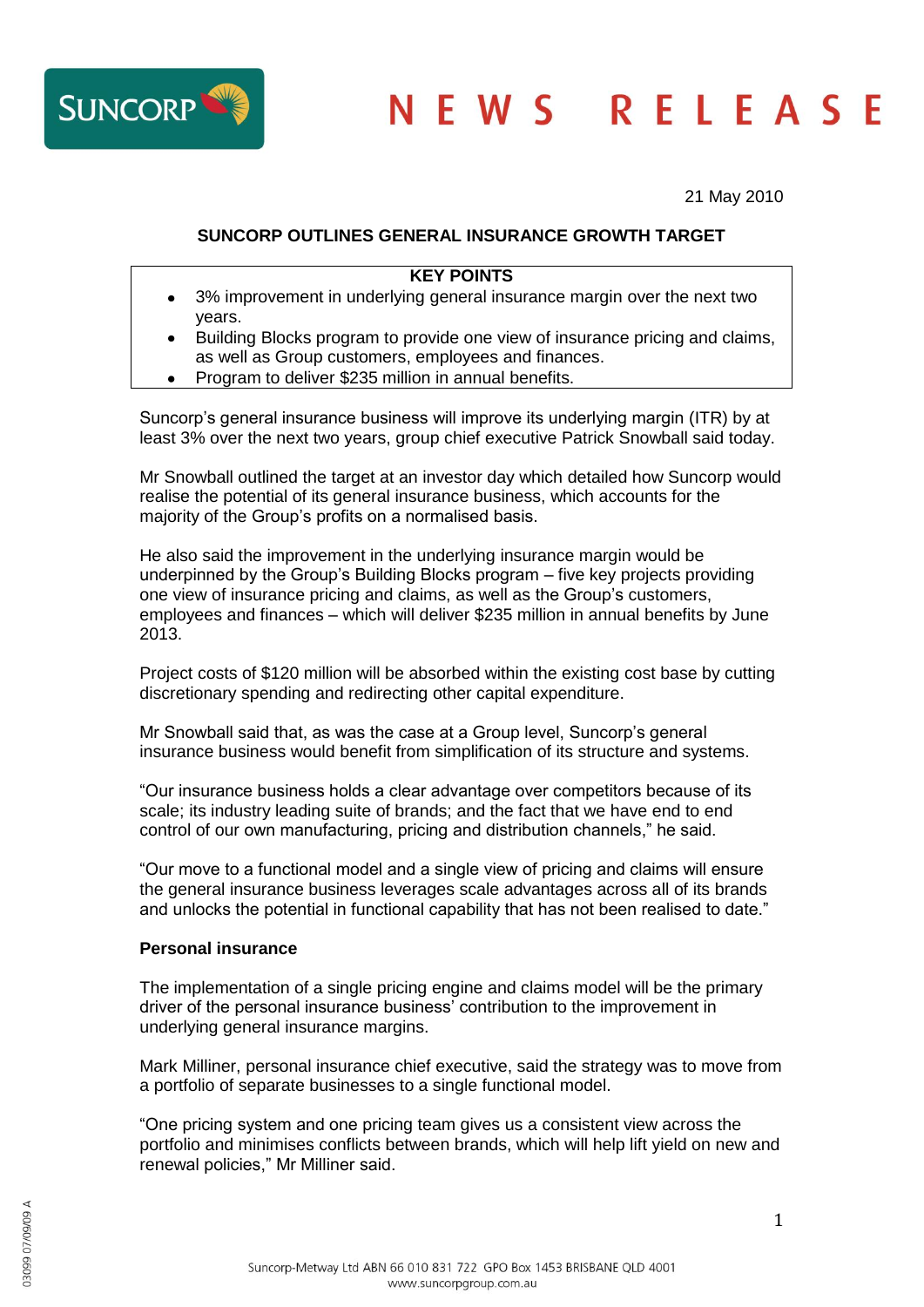



"A single claims model will reduce repair costs and times and optimise our purchasing systems but, more valuably, it will allow our brands to share knowledge and resources when and where it matters most."

Mr Milliner said Suncorp's 'one team, many brands' strategy in the personal insurance business maximised product differentiation and market penetration. This allowed Suncorp to target multiple customer segments simultaneously and provided it with the scale and a strategic defence against new market entrants, including online competitors.

"Importantly, we have already commenced rolling out the strategy across the business," he said.

#### **Commercial insurance**

The commercial insurance business is targeting market share growth, particularly in the SME segment, which will contribute to the improvement in underlying margins across general insurance.

Commercial insurance chief executive Anthony Day said an expanding SME market was an area where Suncorp is well positioned to grow profitably.

"Our suite of brands – Vero, AAMI and GIO – all offer different value propositions that allow us to cater for a wide range of SME customer preferences," he said.

"This is a large and growing market and we"ve concentrated on our online business to business capabilities with some strong results."

Mr Day said the commercial insurance business would also benefit from many of the same initiatives that personal insurance was implementing, including simplified structures that reduced duplication and contained expenses; leveraging the Group"s scale in pricing, risk selection and procurement; and using technology to significantly improve claims and customer experiences.

## **Vero New Zealand**

Chief executive of Vero New Zealand Roger Bell said his business planned to double sustainable net profit after tax by June 2013.

"Vero New Zealand can achieve this target organically by extending our specialist focussed business model and integrated portfolio management system, as well as significantly growing our business through the relationship with ANZ National," Mr Bell said.

## **Group chief financial officer update**

New group chief financial officer John Nesbitt was introduced to the market and outlined his priorities in the lead up to Suncorp"s full year results announcement on 25 August 2010.